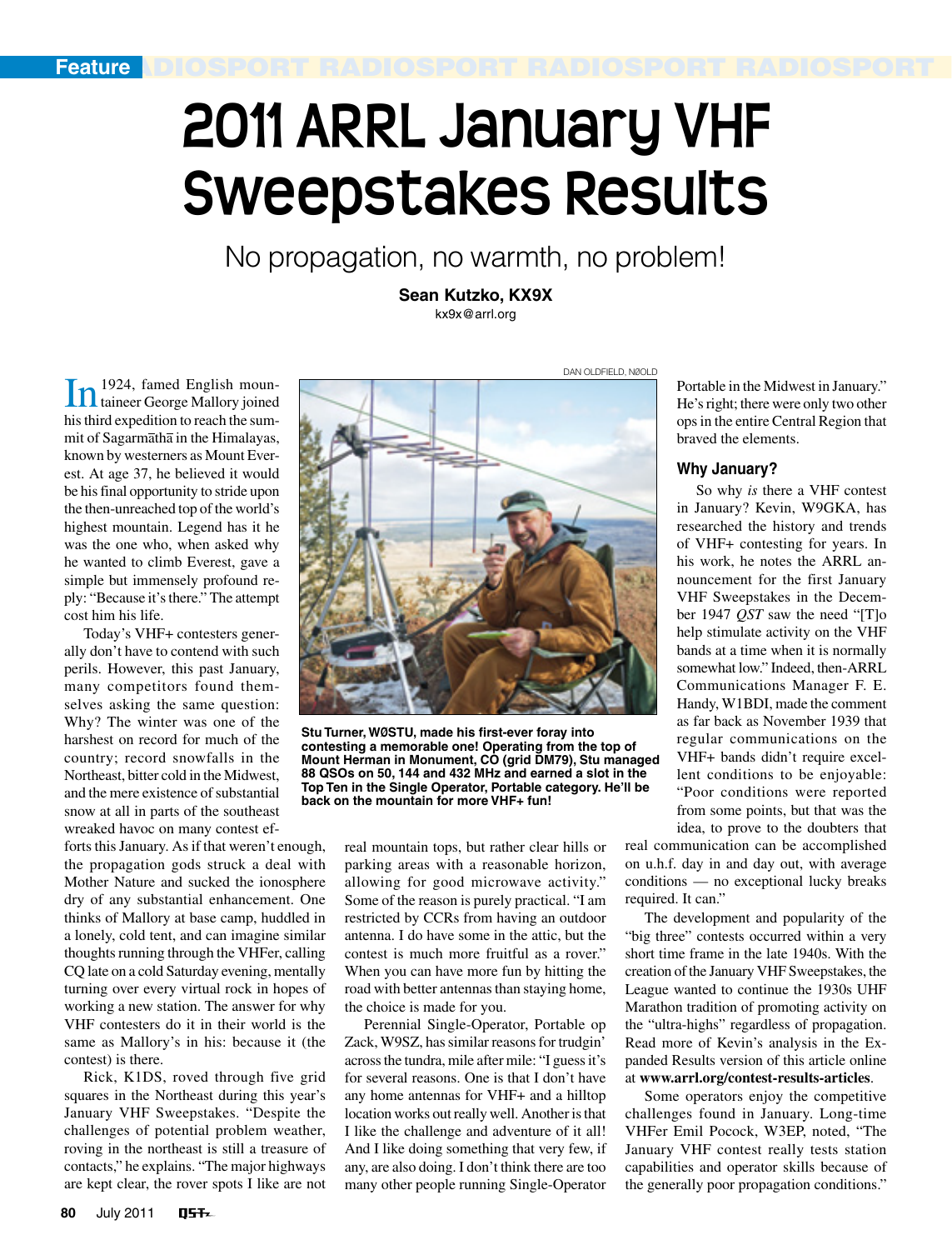| <b>Division Leaders by Category</b><br><b>Single Operator, QRP Portable</b><br><b>Limited Rover</b><br><b>Multioperator</b><br><b>Single Operator, Low Power</b><br>Call<br>Call<br><b>Division</b><br>Call<br>Score<br>Call<br><b>Division</b><br>Score<br><b>Division</b><br>Score<br>Division<br>N2SLN/R<br>N3YMS<br>31,150<br>Atlantic<br>Atlantic<br>N3NGE<br>532,656<br><b>WA3NUF</b><br>151,276<br>Atlantic<br>Atlantic<br>1,150<br>6,392<br>333<br>2,624<br>576<br>976<br>126<br>48<br>W9SZ<br>KC9NJZ/R<br>Central<br>Central<br>N <sub>2</sub> BJ<br>21,608<br>K <sub>2</sub> DRH<br>147,333<br>2,112<br>Central<br>Central<br>KDØEBT<br>W4RXR<br>KFØQ/R<br>Dakota<br>Dakota<br>NØAT<br>N4JQQ<br><b>KAØKYZ</b><br>Dakota<br>18<br>Dakota<br>Delta<br>Delta<br>Northwestern<br>WA4JA/R<br>N4QWZ<br>26,866<br>11,229<br>6,204<br>Delta<br>Delta<br>N8XA<br><b>Great Lakes</b><br>NL7HJ/R<br>8,456<br><b>Great Lakes</b><br>W8RU<br>N2GCZ<br><b>Great Lakes</b><br>WN8R<br>55,971<br>WB2AM<br>WB2SII<br>Pacific<br>W6YLZ/R<br>Hudson<br>22,680<br>14,319<br>2,310<br>3,720<br>21,528<br>2,752<br>Hudson<br>Hudson<br><b>NØJK</b><br>K4GUN/R<br>Midwest<br>Roanoke<br>8,643<br>New England<br>W1XM<br>NØLL<br>N1DPM<br>Midwest<br>WA1LEI<br><b>Rocky Mountain</b><br>ABØYM/R<br>New England<br>106,812<br>4,147<br>New England<br>Northwestern<br><b>WA6KLK</b><br>Pacific<br>$340$<br>2,134<br>210<br>N6LB<br>KD7UO<br>N6ZE/R<br>W4YCC<br>Southwestern<br>Northwestern<br>Roanoke<br>KB5WIA<br>AF5Q/R<br>West Gulf<br>12,560<br>Pacific<br>K1YQP<br>Southeastern<br>W4NH<br>Pacific<br><b>KC8KSK</b><br>Roanoke<br>W3IP<br>37,157<br>KC6SEH<br>Roanoke<br>Southwester<br>1,725<br>KØNR<br><b>Unlimited Rover</b><br><b>Rocky Mountair</b><br>178,563<br>Rocky Mountain<br>NØYE<br>K5QE<br><b>West Gulf</b><br>170,262<br>N6NB<br>KCØP/R<br>Southwestern<br>W2BZY<br>Dakota<br>VA7MM<br>36<br>Southeastern<br>Canada<br>KRØVER/R | $5,902$<br>$9,503$<br>$15,322$<br>$9,165$<br>VA3RKM<br>48<br>Canada<br>KG6IYN<br>W6ZI<br>Rover<br><b>Limited Multioperator</b><br>VA3ST<br>32,786<br>K1DS/R<br>Atlantic<br>110,760<br>9,075<br>K <sub>1</sub> JT<br>106,856<br>K9TMS/R<br>Atlantic<br>Central<br><b>Single Operator, High Power</b> | <b>Rocky Mountain</b><br>Southwester<br><b>West Gulf</b><br>32,028<br><b>W9RM</b><br>Central<br>18,717<br>Delta<br>AG4V/R<br>KØSIX<br>N8ZM<br>20,060<br>1,725<br>530<br>341<br>200<br>Dakota<br>New England<br>W1RT/R<br>26,950<br><b>Great Lakes</b><br>6,336<br>Northwestern<br>K7HPT/R<br>KC <sub>2</sub> SOL<br>Hudson<br>Pacific<br>K9JK/R<br>370,923<br>W2NPT<br>Hudson<br>KJ4EWA/R<br>Rocky Mountain<br>2,278 |
|---------------------------------------------------------------------------------------------------------------------------------------------------------------------------------------------------------------------------------------------------------------------------------------------------------------------------------------------------------------------------------------------------------------------------------------------------------------------------------------------------------------------------------------------------------------------------------------------------------------------------------------------------------------------------------------------------------------------------------------------------------------------------------------------------------------------------------------------------------------------------------------------------------------------------------------------------------------------------------------------------------------------------------------------------------------------------------------------------------------------------------------------------------------------------------------------------------------------------------------------------------------------------------------------------------------------------------------------------------------------------------------------------------------------------------------------------------------------------------------------------------------------------------------------------------------------------------------------------------------------------------------------------------------------------------------------------------------------------------------------------------------------------------------------------------------------------------------------------------------------------------------------------------------------------------------|-----------------------------------------------------------------------------------------------------------------------------------------------------------------------------------------------------------------------------------------------------------------------------------------------------|----------------------------------------------------------------------------------------------------------------------------------------------------------------------------------------------------------------------------------------------------------------------------------------------------------------------------------------------------------------------------------------------------------------------|
|                                                                                                                                                                                                                                                                                                                                                                                                                                                                                                                                                                                                                                                                                                                                                                                                                                                                                                                                                                                                                                                                                                                                                                                                                                                                                                                                                                                                                                                                                                                                                                                                                                                                                                                                                                                                                                                                                                                                       |                                                                                                                                                                                                                                                                                                     |                                                                                                                                                                                                                                                                                                                                                                                                                      |
|                                                                                                                                                                                                                                                                                                                                                                                                                                                                                                                                                                                                                                                                                                                                                                                                                                                                                                                                                                                                                                                                                                                                                                                                                                                                                                                                                                                                                                                                                                                                                                                                                                                                                                                                                                                                                                                                                                                                       |                                                                                                                                                                                                                                                                                                     |                                                                                                                                                                                                                                                                                                                                                                                                                      |
| Southwester                                                                                                                                                                                                                                                                                                                                                                                                                                                                                                                                                                                                                                                                                                                                                                                                                                                                                                                                                                                                                                                                                                                                                                                                                                                                                                                                                                                                                                                                                                                                                                                                                                                                                                                                                                                                                                                                                                                           |                                                                                                                                                                                                                                                                                                     |                                                                                                                                                                                                                                                                                                                                                                                                                      |

## **Activity**

Activity was lower in 2011 than in 2010; 710 submitted logs compared to 761 last year. This is in the lower portion of the average number of logs since 2006, which saw the highest number of submitted logs (793) in recent history. Despite the lackluster propagation often found on the Ultra-Highs in January, many HFers are taking a chance with their newer rigs that offer 6 meters and possibly 2 meters and connecting some feed line to the "other" antenna jack on the back. The VHF bands offer propagation and operating challenges that simply don't exist on HF, and it's nice to see some HFers dipping their toes in the VHF+ waters.

Alabama Contest Group member Jim, KC4HW, made a handful of QSOs on 6 meters with an HF antenna from EM71. "I used the 40-2CD tuned with the FT2000D; was quite surprised that it worked." Jim's working on beams for 6 and 2 meters and should have them up soon. While sporadic-E generally stays dormant during the winter months, there have been some phenomenal tropo and auroral openings in January over the years. Like the new golfer that has a couple of great shots in an otherwise dull round, there were plenty of interesting occurrences in this year's January VHF Sweepstakes to get the HFers to come back for more.

# **Single Operator Categories**

Nearly 600 logs received were in a singleoperator category, or 84% of all logs.

In the Single-Operator, High Power (SOHP) category, perennial winner Jeff, K1TEO in FN31 battled equipment failures and having to dig a tower base out of

## **Affiliated Club Competition**

| <b>Club Name</b>                                                          | Score            | Logs           |
|---------------------------------------------------------------------------|------------------|----------------|
| <b>Unlimited Club</b>                                                     |                  |                |
| Mt Airy VHF Radio Club                                                    | 2,058,590        | 66             |
| <b>Medium Club</b>                                                        |                  |                |
| Southern California Contest Club                                          | 2,404,964        | 17             |
| North East Weak Signal Group                                              | 811.940          | 26             |
| Potomac Valley Radio Club                                                 | 481,749          | 21             |
| Society of Midwest Contesters                                             | 201,724          | 15             |
| Northern Lights Radio Society                                             | 111,522          | 11             |
| <b>Contest Club Ontario</b>                                               | 78,518           | 9              |
| <b>Pacific Northwest VHF Society</b>                                      | 66,578           | 19             |
| <b>Yankee Clipper Contest Club</b>                                        | 57,629           | 8              |
| Roadrunners Microwave Group                                               | 50,328           | 6              |
| <b>Florida Weak Signal Society</b>                                        | 48,088           | 13             |
| <b>Badger Contesters</b><br><b>Tennessee Contest Group</b>                | 44,426<br>27,209 | 12<br>5        |
| <b>Frankford Radio Club</b>                                               | 22,263           | $\overline{4}$ |
| Northern California Contest Club                                          | 17,326           | 14             |
| Six Meter Club of Chicago                                                 | 13,562           | 10             |
| <b>North Texas Microwave Society</b>                                      | 7,873            | 3              |
| <b>Mad River Radio Club</b>                                               | 7,527            | 5              |
| <b>Grand Mesa Contesters of Colorado</b>                                  | 5,745            | 4              |
| <b>Rochester VHF Group</b>                                                | 5,730            | 5              |
| <b>Alabama Contest Group</b>                                              | 4.471            | 3              |
| Rochester (MN) ARC                                                        | 3,819            | 11             |
| Alaska VHF-UP Group                                                       | 1.315            | 3              |
| <b>Arizona Outlaws Contest Club</b>                                       | 880              | 5              |
| <b>Local Club</b>                                                         |                  |                |
| <b>Murgas ARC</b>                                                         | 207,630          | 5              |
| <b>Eastern Connecticut ARA</b>                                            | 69,410           | 5              |
| <b>Stoned Monkey VHF ARC</b>                                              | 34,738           | 9              |
| <b>Bristol (TN) ARC</b>                                                   | 27,804           | 10             |
| <b>Chippewa Valley VHF Contesters</b>                                     | 16,163           | 3              |
| <b>Granite State ARA</b>                                                  | 11,855           | 4              |
| <b>Bergen ARA</b>                                                         | 11,087           | $\overline{7}$ |
| <b>Raritan Bay Radio Amateurs</b>                                         | 9,234            | 6              |
| <b>Burlington County Radio Club</b>                                       | 6,131            | 5              |
| <b>Mobile Sixers Radio Club</b>                                           | 3,531            | $\overline{4}$ |
| Dauberville DX Assn                                                       | 2,901<br>1,959   | 3<br>6         |
| <b>Portage County Amateur Radio Service</b><br><b>Delara Contest Team</b> | 1.535            | 3              |
| <b>Downey ARC</b>                                                         | 837              | 3              |
|                                                                           |                  |                |

several feet of snow to effect repairs on a damp power divider. Even so, he cruised to his ninth SOHP victory in ten years. Making effective use of the higher bands was key to his success; out of 880 QSOs, 188 (18%) of Jeff's QSOs were on 902 and up. 100 QSOs came from Rovers.

Second place this year went to Phil,

K3TUF in FN10, moving up a slot from 2010. Phil put in big efforts this past year to install a rotating tower and raise his microwave antennas above the trees. "I called this my test voyage and to that end the voyage was successful, the equipment held up and did not fail." Dave, K1RZ of the Grid Pirates fame earned third place from FM19. When conditions falter, the "Northeast Corridor" seems to dominate more than usual. This year was no exception; only Jimmy, W4ZRZ in EM63 and Glenn, K8TQK in EM89 made the Top Ten away from the East Coast, earning 9<sup>th</sup> and 10<sup>th</sup> place, respectively.

Single-Operator, Low Power (SOLP) continues to be the most popular category in the event; six out of ten entries were in this category. As with High Power, the Right Coast dominated the category's Top Ten, with one notable exception. The battle for first place was between Phil, WA3NUF in FN20 and Bob, K2DRH on the Illinois side of the Mississippi in EN40. Both gentlemen have a long history entering in the SOLP category, with Bob trumping Phil three out of the last four years. This year, Bob had almost double the multipliers of Phil; however, with the substandard conditions, the Northeast population advantage and QSOs on four extra microwave bands proved to be too much for Bob's high mult count, and WA3NUF bested K2DRH by less than one percent! Fred, N1DPM, a regular "Top of the Box" guy, fought off some equipment problems and earned third place from his Feeding Hills, MA QTH in FN32.

It takes a special breed of VHFer to venture out in sub-zero conditions to enter the QRP Portable category. This year, twenty-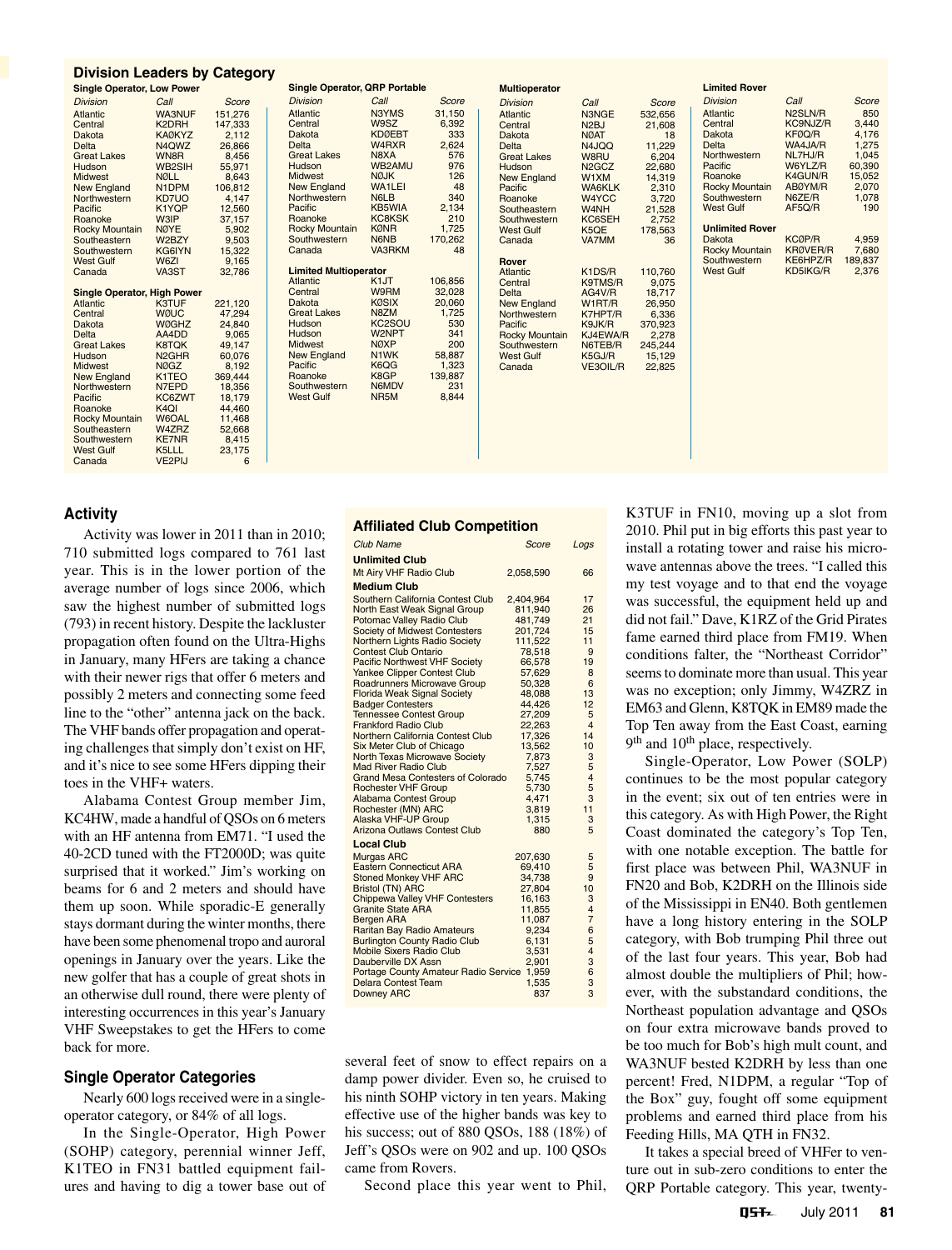| <b>Northeast Region</b><br>(New England, Hudson and<br><b>Atlantic Divisions; Maritime and</b><br><b>Quebec Sections)</b> |                                                      |                                                                                    | <b>Southeast Region</b><br>(Delta, Roanoke and<br><b>Southeastern Divisions)</b> |                                                |                                                              | <b>Central Region</b><br>(Central and Great Lakes<br><b>Divisions: Ontario Section)</b> |                                                 |                                                                                        | <b>Midwest Region</b><br>(Dakota, Midwest, Rocky<br><b>Mountain and West Gulf</b><br>Divisions: Manitoba and<br><b>Saskatchewan Sections)</b> |                                               |                                                                                        | <b>West Coast Region</b><br>(Pacific, Northwestern and<br>Southwestern Divisions; Alberta,<br><b>British Columbia and NWT</b><br><b>Sections)</b> |                                                     |                                                                              |
|---------------------------------------------------------------------------------------------------------------------------|------------------------------------------------------|------------------------------------------------------------------------------------|----------------------------------------------------------------------------------|------------------------------------------------|--------------------------------------------------------------|-----------------------------------------------------------------------------------------|-------------------------------------------------|----------------------------------------------------------------------------------------|-----------------------------------------------------------------------------------------------------------------------------------------------|-----------------------------------------------|----------------------------------------------------------------------------------------|---------------------------------------------------------------------------------------------------------------------------------------------------|-----------------------------------------------------|------------------------------------------------------------------------------|
| <b>WA3NUF</b><br>N1DPM<br>AF1T<br>K1KG<br><b>WB2SIH</b>                                                                   | 151,276 A<br>106.812 A<br>70,012<br>61.544<br>55,971 | $\overline{A}$<br>$\overline{A}$<br>$\overline{A}$                                 | <b>W3IP</b><br>N4QWZ<br>K4FJW<br>W2BZY<br>K5YPV                                  | 37.157<br>26,866<br>9,880<br>9.503<br>3.956    | $\overline{A}$<br>A<br>$\overline{A}$<br>A<br>$\overline{A}$ | K2DRH<br>VA3ST<br>N <sub>9</sub> L <sub>B</sub><br>VE3SMA<br>K9MU                       | 147.333<br>32,786<br>20.160<br>13,475<br>12.104 | $\overline{A}$<br>$\overline{A}$<br>$\overline{A}$<br>$\overline{A}$<br>$\overline{A}$ | W6ZI<br><b>NØLL</b><br><b>NØYE</b><br><b>WØETT</b><br><b>KAØKYZ</b>                                                                           | 9.165<br>8.643<br>5.902<br>3,525<br>2.112     | $\overline{A}$<br>$\overline{A}$<br>$\overline{A}$<br>$\overline{A}$<br>$\overline{A}$ | KG6IYN<br>K1YQP<br>K6TSK<br>W6OMF<br>K6XN                                                                                                         | 15.322<br>12.560<br>10,395<br>6,846<br>4,321        | A<br>$\overline{A}$<br>$\overline{A}$<br>$\overline{A}$<br>$\overline{A}$    |
| K1TEO<br><b>K3TUF</b><br>K <sub>1</sub> RZ<br>WA2FGK (K2LNS, op)<br>WB2RVX                                                | 369,444<br>221.120<br>180.737<br>177.232<br>113.960  | B<br>B<br>B<br>B<br>B                                                              | W4ZRZ<br>K <sub>4</sub> QI<br>KE2N<br>KN4SM<br><b>KØVXM</b>                      | 52.668<br>44.460<br>34,020<br>23.660<br>13,900 | B<br>B<br>B<br>B<br>B                                        | <b>K8TOK</b><br><b>WØUC</b><br>K8MD<br>N8BI<br>W9GA                                     | 49.147<br>47,294<br>36,936<br>20,306<br>14.080  | B<br>B<br>B<br>B<br>B                                                                  | <b>WØGHZ</b><br>K5LLL<br><b>WØZQ</b><br>W6OAL<br><b>NØGZ</b>                                                                                  | 24.840<br>23,175<br>12.169<br>11,468<br>8.192 | B<br>B<br>B<br>B<br>B                                                                  | N7EPD<br>KC6ZWT<br>NU <sub>6</sub> S<br><b>K7CW</b><br><b>KE7NR</b>                                                                               | 18,356<br>18.179<br>9,040<br>8,592<br>8,415         | B<br>B<br>B<br>B<br>B                                                        |
| N3YMS<br><b>WB2AMU</b><br>N <sub>2</sub> SPI<br>N <sub>2</sub> YTF<br>KC2YUG                                              | 31,150<br>976<br>876<br>259<br>136                   | Q<br>Q<br>$\Omega$<br>$\Omega$<br>Q                                                | W4RXR<br><b>KC8KSK</b><br>N3AWS<br>K9GY                                          | 2.624<br>210<br>18<br>$\overline{1}$           | Q<br>Q<br>Q<br>Q                                             | W9SZ<br>N8XA<br>VA3RKM                                                                  | 6,392<br>576<br>48                              | Q<br>$\Omega$<br>$\Omega$                                                              | <b>KØNR</b><br><b>WØSTU</b><br><b>KDØEBT</b><br><b>NØJK</b>                                                                                   | 1,725<br>1.309<br>333<br>126                  | Q<br>$\Omega$<br>$\Omega$<br>$\Omega$                                                  | N6NB<br><b>KB5WIA</b><br>AF6RR<br>N6LB                                                                                                            | 170,262<br>2.134<br>1.064<br>340                    | Q<br>Q<br>Q<br>$\Omega$                                                      |
| K <sub>1</sub> JT<br>K2LIM<br>N <sub>1</sub> WK<br>W <sub>1</sub> QK<br>N8RA                                              | 106.856<br>78.068<br>58.887<br>30.988<br>22,098      | L<br>L<br>L<br>$\mathsf{L}$<br>L                                                   | K8GP<br>WY3P<br>KU <sub>1</sub> T<br>N <sub>4</sub> ARR                          | 139.887<br>22.119<br>1,656<br>315              | L<br>L<br>$\mathsf{L}$<br>L                                  | W9RM<br><b>KC9JTL</b><br>N8ZM                                                           | 32.028<br>1,976<br>$1,725$ L                    | L<br>L                                                                                 | <b>KØSIX</b><br>NR <sub>5</sub> M<br><b>WØVB</b><br>WD5IYF<br>KO <sub>5</sub> D                                                               | 20.060<br>8.844<br>2.905<br>2,475<br>555      | L<br>L<br>L<br>L<br>L                                                                  | K6QG<br>N6MDV<br><b>KE7DX</b>                                                                                                                     | 1,323<br>231<br>33                                  | L<br>L<br>$\mathsf{L}$                                                       |
| N3NGE<br>K3EOD<br>WB3IGR<br>N <sub>2</sub> GC <sub>Z</sub><br>W1XM                                                        | 532.656<br>70.713<br>26,944<br>22.680<br>14,319      | M<br>M<br>M<br>M<br>M                                                              | W <sub>4</sub> NH<br>N4JQQ<br>W4YCC<br>WX5T<br>K5VIP                             | 21.528<br>11,229<br>3,720<br>2.380<br>1,372    | M<br>M<br>M<br>M<br>M                                        | N <sub>2</sub> BJ<br>W8RU<br>KO <sub>9</sub> A<br>K9IJ                                  | 21.608<br>6,204<br>3.658<br>1,896               | M<br>M<br>M<br>M                                                                       | K5QE<br><b>KBØHH</b><br>KC5MVZ<br><b>NØAT</b>                                                                                                 | 178.563<br>67.146<br>348<br>18                | M<br>M<br>M<br>M                                                                       | KC6SEH<br><b>WA6KLK</b><br>K6TWT<br><b>W6RKC</b><br>K9PY                                                                                          | 2,752<br>2,310<br>495<br>407<br>288                 | M<br>M<br>M<br>M<br>M                                                        |
| K1DS/R<br>NN3Q/R<br>W1RT/R<br>K3IUV/R<br>W3ICC/R                                                                          | 110.760<br>75,509<br>26,950<br>8.257<br>6,688        | $\overline{R}$<br>$\overline{R}$<br>$\mathsf{R}$<br>$\overline{R}$<br>$\mathsf{R}$ | AG4V/R                                                                           | 18.717                                         | $\overline{R}$                                               | VE3OIL/R<br>K9TMS/R<br>K9BTW/R<br>K9HA/R<br><b>KC9MMM/R</b>                             | 22.825<br>9.075<br>7,728<br>6,384<br>4,820      | $\overline{R}$<br>$\overline{R}$<br>$\overline{R}$<br>R<br>$\mathsf{R}$                | K5GJ/R<br><b>KØMHC/R</b><br>KJ4EWA/R<br>AE5P/R                                                                                                | 15.129<br>3.690<br>2,278<br>1,350             | $\overline{R}$<br>$\overline{R}$<br>$\overline{R}$<br>$\mathsf{R}$                     | K9JK/R<br>K6AH/R<br>WB6BFG/R<br>N6UWW/R<br>N6HD/R                                                                                                 | 370,923<br>363,664<br>351,526<br>350,931<br>344,029 | $\mathsf{R}$<br>$\mathsf{R}$<br>$\mathsf{R}$<br>$\mathsf{R}$<br>$\mathsf{R}$ |
| N2SLN/R<br>N3XUD/R<br>AB4XC/R<br>AB2YI/R                                                                                  | 850<br>640<br>380<br>312                             | <b>RL</b><br><b>RL</b><br><b>RL</b><br><b>RL</b>                                   | K4GUN/R<br>WA4JA/R<br><b>KD4RSL/R</b>                                            | 15,052<br>1.275<br>1,218                       | <b>RL</b><br><b>RL</b><br><b>RL</b>                          | KC9NJZ/R<br>KC9LFP/R                                                                    | 3.440<br>2.873                                  | <b>RL</b><br><b>RL</b>                                                                 | KFØQ/R<br>ABØYM/R<br>AF5Q/R                                                                                                                   | 4,176<br>2.070<br>190                         | <b>RL</b><br><b>RL</b><br><b>RL</b>                                                    | W6YLZ/R<br>N6ZE/R<br>NL7HJ/R<br>K6LMN/R                                                                                                           | 60,390<br>1,078<br>1.045<br>247                     | <b>RL</b><br><b>RL</b><br><b>RL</b><br><b>RL</b>                             |
| K4CHE/R                                                                                                                   | 208                                                  | <b>RL</b>                                                                          |                                                                                  |                                                |                                                              |                                                                                         |                                                 |                                                                                        | <b>KRØVER/R</b><br>KCØP/R<br>KD5IKG/R<br><b>NØHZO</b>                                                                                         | 7.680<br>4,959<br>2,376<br>1,425              | <b>RU</b><br><b>RU</b><br><b>RU</b><br><b>RU</b>                                       | KE6HPZ/R                                                                                                                                          | 189,837                                             | <b>RU</b>                                                                    |

two hardy souls packed up their gear and headed for the hills. Not all of the country was beleaguered with bad weather, and the top QRP Portable op probably needed some sunscreen! Wayne, N6NB, set his sights on the QRP Portable category (as he did in September), and moved his operations to the top of Signal Peak, near Newport Beach, CA in DM13. With the assistance of the Southern

California Contest Club's pack of rovers, Wayne decimated the previous record score for the QRP Portable category, amassing 170,000 points. With September and January's QRP record under his belt, one wonders if he'll go for June 2011 as well. Second place went to the 2009 and 2010 winner Nick, N3YMS from FM29. Third went to tried-and-true QRP Portable entrant Zack,

**Limited Rover**

**QRP Portable** N6NB 170,262 N3YMS 31,150 **Multioperator**

| <b>Low Power</b>               |         | N6NB                           | 170.262 | N3NGE                          | 532,656 | W6YLZ/R                | 60,390  |
|--------------------------------|---------|--------------------------------|---------|--------------------------------|---------|------------------------|---------|
| <b>WA3NUF</b>                  | 151.276 | N3YMS                          | 31.150  | K5QE                           | 178,563 | K4GUN/R                | 15,052  |
| K <sub>2</sub> DRH             | 147.333 | W9SZ                           | 6,392   | K3EOD                          | 70.713  | KF0Q/R                 | 4,176   |
| N <sub>1</sub> DPM             | 106,812 | W <sub>4</sub> R <sub>XR</sub> | 2,624   | <b>KBØHH</b>                   | 67.146  | KC9NJZ/R               | 3,440   |
| AF1T                           | 70.012  | KB5WIA                         | 2,134   | WB3IGR                         | 26.944  | KC9LFP/R               | 2,873   |
| K <sub>1</sub> K <sub>G</sub>  | 61.544  | <b>KØNR</b>                    | 1,725   | N <sub>2</sub> GC <sub>Z</sub> | 22,680  | ABØYM/R                | 2,070   |
| WB2SIH                         | 55.971  | <b>WØSTU</b>                   | 1.309   | N <sub>2</sub> BJ              | 21,608  | WA4JA/R                | 1,275   |
| <b>W3PAW</b>                   | 54,720  | AF6RR                          | 1,064   | W <sub>4</sub> NH              | 21,528  | KD4RSL/R               | 1,218   |
| <b>W3IP</b>                    | 37.157  | WB2AMU                         | 976     | W1XM                           | 14,319  | N6ZE/R                 | 1,078   |
| VA3ST                          | 32.786  | N <sub>2</sub> SPI             | 876     | N4JQQ                          | 11,229  | NL7HJ/R                | 1,045   |
| <b>W3RJW</b>                   | 30,380  | <b>Limited Multioperator</b>   |         | Rover                          |         | <b>Unlimited Rover</b> |         |
| <b>Single Operator,</b>        |         | K8GP                           | 139.887 | K9JK/R                         | 370.923 | KE6HPZ/R               | 189.837 |
| <b>High Power</b>              |         | K <sub>1</sub> JT              | 106.856 | K6AH/R                         | 363.664 | <b>KRØVER/R</b>        | 7,680   |
| K <sub>1</sub> T <sub>EO</sub> | 369,444 | K2LIM                          | 78,068  | WB6BFG/R                       | 351,526 | <b>KCØP/R</b>          | 4,959   |
| K3TUF                          | 221,120 | N <sub>1</sub> WK              | 58.887  | N6UWW/R                        | 350.931 | KD5IKG/R               | 2,376   |
| K <sub>1</sub> RZ              | 180.737 | <b>W9RM</b>                    | 32,028  | N6HD/R                         | 344,029 | NØHZO/R                | 1,425   |
| <b>WA2FGK</b>                  |         | W <sub>1</sub> QK              | 30.988  | N6TEB/R                        | 245,244 |                        |         |
| (K2LNS, op)                    | 177,232 | WY3P                           | 22.119  | K1DS/R                         | 110,760 |                        |         |
| WB2RVX                         | 113.960 | N8RA                           | 22,098  | N6HC/R                         | 101,367 |                        |         |
| W <sub>2</sub> SJ              | 84.588  | <b>KØSIX</b>                   | 20,060  | NN3Q/R                         | 75,509  |                        |         |
| <b>WA3DRC</b>                  | 76,608  | W3HZU                          | 18,700  | W1RT/R                         | 26,950  |                        |         |
| N <sub>2</sub> GH <sub>R</sub> | 60.076  |                                |         |                                |         |                        |         |
| <b>MAZRZ</b>                   | 52.668  |                                |         |                                |         |                        |         |

W9SZ, set up outside near Champaign, IL in EN50. Zack reported he was able to complete QSOs with EM66 and EN44; not bad for no propagation and 10 W.

## **Multioperators**

Multiop contesting can be the best of both worlds: when conditions are hot, you get to share the excitement with your friends. When conditions aren't so hot, you've got somebody to commiserate with. For the most part, this year seemed to fall into the latter category. Sixty multioperator logs were received for the event, or 8.5% of the total. This includes single-ops who decided they wanted to have spotting assistance or internet chat rooms at their disposal, too. The entries were split evenly between the Multioperator category (which allows QSOS on as many bands as you have antennas for) and the Limited Multioperator category (which allows QSOs on any four bands of your choice).

The Multioperator category saw good representation from much of the country, and some very familiar calls, as well. Leonard, N3NGE, once again took his great station outside of Morgantown, PA in FN20, gathered a team of great ops, and maximized skeds on meteor scatter and with rovers to amass over 1,250 QSOs and 216 multipliers (including an impressive 39 grids on

W4ZRZ 52,668<br>K8TQK 49.147

**Single Operator, Low** Pow WA3NUF

K8TQK